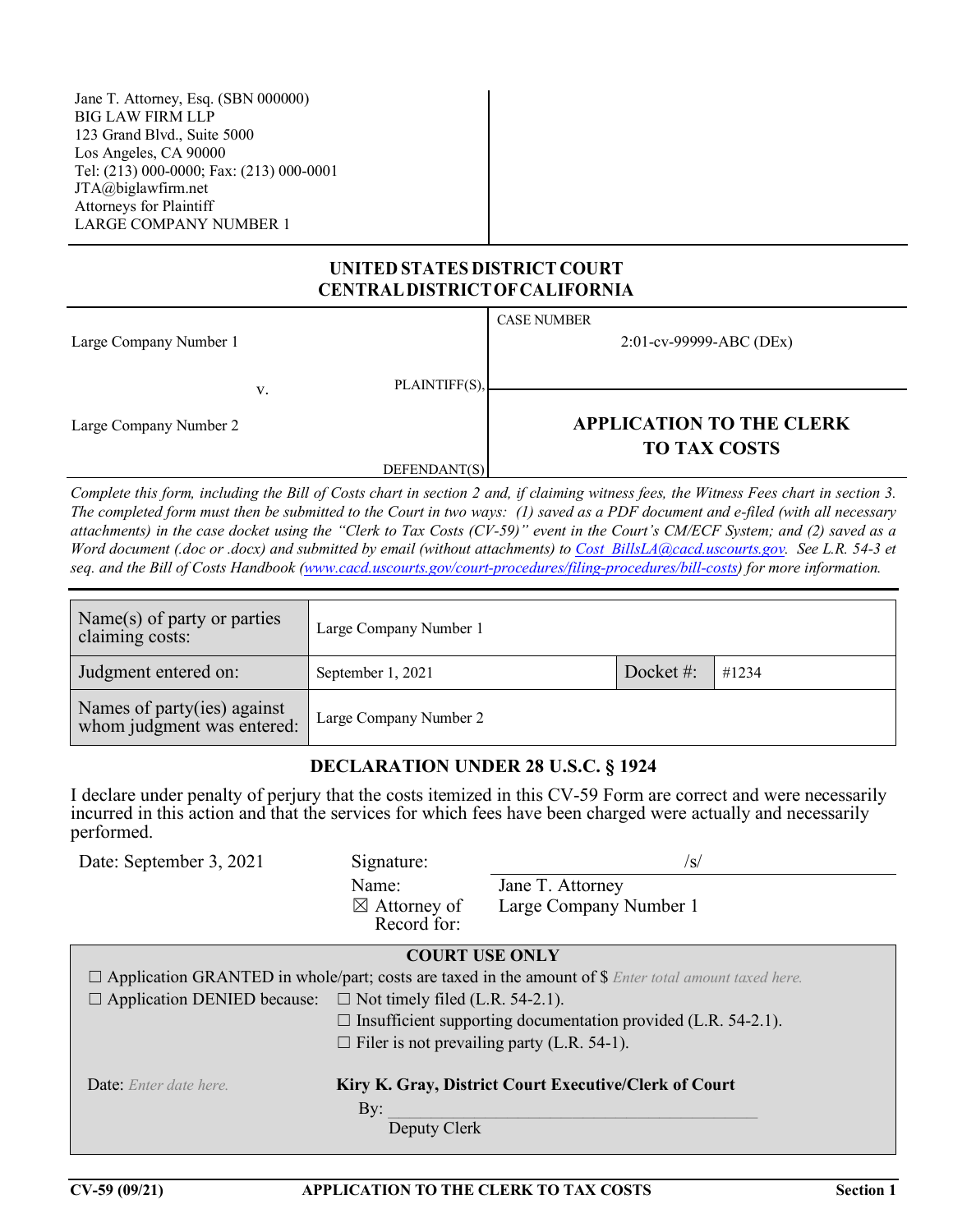# **BILL OF COSTS**

#### *The Clerk does not have discretion to tax any item not identified as taxable in the Local Rules.*

Click in one of the grey boxes in the "Amount Claimed" column, enter the relevant amount, and then use the "tab" key to move to the next field; this will cause the form to adjust the column total at the bottom of the chart.

A list of disallowance codes is provided below the chart.

|                         |                |                                                                                                                       | <b>SUPPORTING DOCUMENTS</b>                                                                                                                                                                               | <b>AMOUNT</b>                        |               | $\sim$ IF ANY AMOUNT DISALLOWED $\sim$ |                           |  |  |  |
|-------------------------|----------------|-----------------------------------------------------------------------------------------------------------------------|-----------------------------------------------------------------------------------------------------------------------------------------------------------------------------------------------------------|--------------------------------------|---------------|----------------------------------------|---------------------------|--|--|--|
|                         |                | <b>AMOUNT</b>                                                                                                         | (Must be itemized below and                                                                                                                                                                               | <b>ALLOWED</b>                       | <b>AMOUNT</b> | $CODE*$                                | <b>ADDITIONAL REASONS</b> |  |  |  |
|                         | <b>TAB</b>     | <b>CLAIMED</b>                                                                                                        | cross-referenced to attachments.)                                                                                                                                                                         | (Shaded columns for Court use only.) |               |                                        |                           |  |  |  |
|                         |                |                                                                                                                       | L.R. 54-3.1 Clerk's Fees (only if in 28 USC § 1914 or www.uscourts.gov/services-forms/fees/district-court-miscellaneous-fee-                                                                              |                                      |               |                                        |                           |  |  |  |
| $\mathbf{1}$            |                | schedule)                                                                                                             |                                                                                                                                                                                                           |                                      |               |                                        |                           |  |  |  |
|                         |                | \$402.00                                                                                                              | Tab 1 - receipt for filing fees for                                                                                                                                                                       |                                      |               |                                        |                           |  |  |  |
|                         |                |                                                                                                                       | new civil action<br>L.R. 54-3.2 Fees for Service of Process                                                                                                                                               |                                      |               |                                        |                           |  |  |  |
|                         |                |                                                                                                                       | Tab 2 - invoice for process server                                                                                                                                                                        |                                      |               |                                        |                           |  |  |  |
| $\boldsymbol{2}$        |                | \$250.00                                                                                                              | for service of summons and                                                                                                                                                                                |                                      |               |                                        |                           |  |  |  |
|                         |                |                                                                                                                       | complaint                                                                                                                                                                                                 |                                      |               |                                        |                           |  |  |  |
|                         |                | L.R. 54-3.3 United States Marshal's Fees                                                                              |                                                                                                                                                                                                           |                                      |               |                                        |                           |  |  |  |
| $\mathbf{3}$            |                | \$0.00                                                                                                                | N/A                                                                                                                                                                                                       |                                      |               |                                        |                           |  |  |  |
|                         |                |                                                                                                                       |                                                                                                                                                                                                           |                                      |               |                                        |                           |  |  |  |
|                         |                |                                                                                                                       | L.R. 54-3.4 Transcripts of Court Proceedings (order or stipulation required and must be attached)<br>Tab 4A - invoice for transcript of                                                                   |                                      |               |                                        |                           |  |  |  |
| $\overline{\mathbf{4}}$ |                |                                                                                                                       | hearing held 7/1/21                                                                                                                                                                                       |                                      |               |                                        |                           |  |  |  |
|                         |                | \$200.00                                                                                                              | Tab 4B - court order authorizing                                                                                                                                                                          |                                      |               |                                        |                           |  |  |  |
|                         |                |                                                                                                                       | taxation of transcript                                                                                                                                                                                    |                                      |               |                                        |                           |  |  |  |
|                         |                |                                                                                                                       | L.R. 54-3.5 Depositions (if order or stipulation required by rule, it must be attached)                                                                                                                   |                                      |               |                                        |                           |  |  |  |
|                         |                |                                                                                                                       | Tab 5A - invoice for reporting                                                                                                                                                                            |                                      |               |                                        |                           |  |  |  |
|                         |                | \$1,000.00                                                                                                            | services for depo of witness John                                                                                                                                                                         |                                      |               |                                        |                           |  |  |  |
|                         | 5              |                                                                                                                       | Smith                                                                                                                                                                                                     |                                      |               |                                        |                           |  |  |  |
|                         |                |                                                                                                                       | Tab 5B - invoice for reporting                                                                                                                                                                            |                                      |               |                                        |                           |  |  |  |
|                         |                |                                                                                                                       | services for depo of witness Jill<br>Jones                                                                                                                                                                |                                      |               |                                        |                           |  |  |  |
|                         |                |                                                                                                                       | L.R. 54-3.6 Witness Fees (TAXED AT STATUTORY RATE ONLY; complete Witness Fees Chart, below)                                                                                                               |                                      |               |                                        |                           |  |  |  |
|                         | 6              | \$0.00                                                                                                                | N/A                                                                                                                                                                                                       |                                      |               |                                        |                           |  |  |  |
|                         |                |                                                                                                                       |                                                                                                                                                                                                           |                                      |               |                                        |                           |  |  |  |
|                         | $\overline{7}$ |                                                                                                                       | L.R. 54-3.7 Interpreter's Fees (document translation costs are not taxable)                                                                                                                               |                                      |               |                                        |                           |  |  |  |
|                         |                | \$0.00                                                                                                                | N/A                                                                                                                                                                                                       |                                      |               |                                        |                           |  |  |  |
|                         |                | L.R. 54-3.8 Docket Fees (only as provided by 28 U.S.C. $\S$ 1823)                                                     |                                                                                                                                                                                                           |                                      |               |                                        |                           |  |  |  |
| 8                       |                | \$0.00                                                                                                                | N/A                                                                                                                                                                                                       |                                      |               |                                        |                           |  |  |  |
|                         |                |                                                                                                                       |                                                                                                                                                                                                           |                                      |               |                                        |                           |  |  |  |
| 9                       |                | L.R. 54-3.9 Court-Appointed Experts, Masters, Commissioners, and Receivers (attach appointment order)                 |                                                                                                                                                                                                           |                                      |               |                                        |                           |  |  |  |
|                         |                | \$0.00                                                                                                                | N/A                                                                                                                                                                                                       |                                      |               |                                        |                           |  |  |  |
|                         |                |                                                                                                                       |                                                                                                                                                                                                           |                                      |               |                                        |                           |  |  |  |
| 10                      |                |                                                                                                                       | L.R. 54-3.10 Certification, Exemplification and Reproduction of Documents (if order or stip required, it must be attached)<br>L.R. 54-3.10(a): "cost of copies of documents necessarily filed and served" |                                      |               |                                        |                           |  |  |  |
|                         | (a)            |                                                                                                                       | Tab $10(a)$ - invoice for cost of                                                                                                                                                                         |                                      |               |                                        |                           |  |  |  |
|                         |                | \$500.00                                                                                                              | copying and delivering                                                                                                                                                                                    |                                      |               |                                        |                           |  |  |  |
|                         |                | mandatory chambers copies<br>L.R. 54-3.10(b): "cost of copies of documents or other materials admitted into evidence" |                                                                                                                                                                                                           |                                      |               |                                        |                           |  |  |  |
|                         |                |                                                                                                                       |                                                                                                                                                                                                           |                                      |               |                                        |                           |  |  |  |
|                         |                |                                                                                                                       | Tab 10(b)A - itemized<br>breakdown of which costs in                                                                                                                                                      |                                      |               |                                        |                           |  |  |  |
|                         | (b)            | \$250.00                                                                                                              | invoice are taxable and which are                                                                                                                                                                         |                                      |               |                                        |                           |  |  |  |
|                         |                |                                                                                                                       | not                                                                                                                                                                                                       |                                      |               |                                        |                           |  |  |  |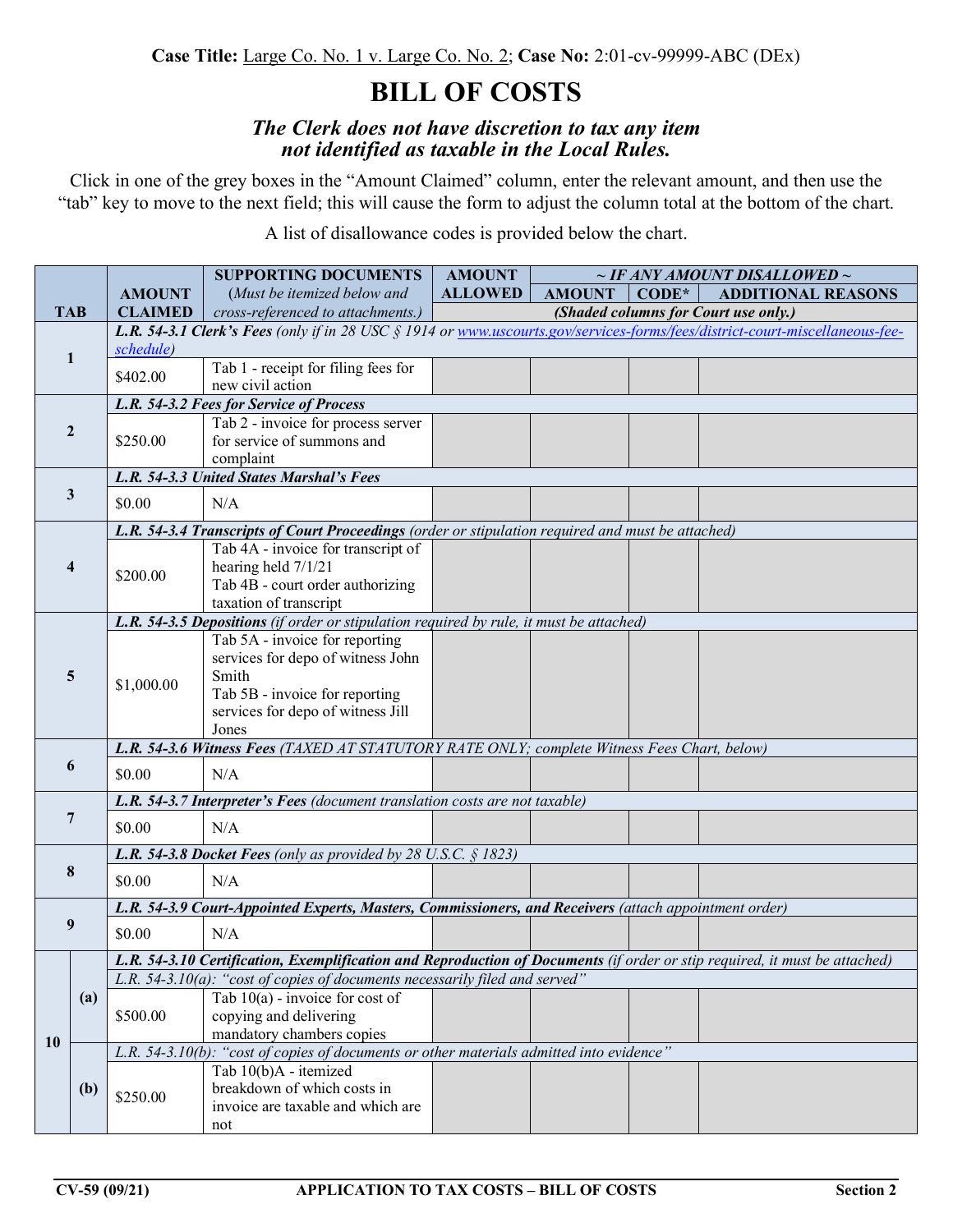|              |     |                                                                                                                            | <b>SUPPORTING DOCUMENTS</b>                                                                                                                         | <b>AMOUNT</b>  | $\sim$ IF ANY AMOUNT DISALLOWED $\sim$ |         |                           |  |  |
|--------------|-----|----------------------------------------------------------------------------------------------------------------------------|-----------------------------------------------------------------------------------------------------------------------------------------------------|----------------|----------------------------------------|---------|---------------------------|--|--|
|              |     | <b>AMOUNT</b>                                                                                                              | (Must be itemized below and                                                                                                                         | <b>ALLOWED</b> | <b>AMOUNT</b>                          | $CODE*$ | <b>ADDITIONAL REASONS</b> |  |  |
| <b>TAB</b>   |     | <b>CLAIMED</b>                                                                                                             | cross-referenced to attachments.)                                                                                                                   |                | (Shaded columns for Court use only.)   |         |                           |  |  |
|              |     |                                                                                                                            | Tab $10(b)B$ - invoice for cost of                                                                                                                  |                |                                        |         |                           |  |  |
|              |     |                                                                                                                            | copies for use as trial exhibits                                                                                                                    |                |                                        |         |                           |  |  |
|              |     |                                                                                                                            | (annotated by highlighting                                                                                                                          |                |                                        |         |                           |  |  |
|              |     |                                                                                                                            | taxable costs)                                                                                                                                      |                |                                        |         |                           |  |  |
|              | (c) | L.R. 54-3.10 $(c)$ : "Fees for an official certification of proof respecting the non-existence of a document or record"    |                                                                                                                                                     |                |                                        |         |                           |  |  |
|              |     | \$0.00                                                                                                                     | N/A                                                                                                                                                 |                |                                        |         |                           |  |  |
|              |     | L.R. 54-3.10(d): "Patent Office charges" for necessary "patent file wrappers and prior art patents"                        |                                                                                                                                                     |                |                                        |         |                           |  |  |
|              | (d) | \$0.00                                                                                                                     | N/A                                                                                                                                                 |                |                                        |         |                           |  |  |
|              |     |                                                                                                                            | L.R. 54-3.10(e): "Notary fees" of taxable documents                                                                                                 |                |                                        |         |                           |  |  |
|              | (e) | \$0.00                                                                                                                     | N/A                                                                                                                                                 |                |                                        |         |                           |  |  |
|              |     |                                                                                                                            |                                                                                                                                                     |                |                                        |         |                           |  |  |
|              |     |                                                                                                                            | L.R. 54-3.10(f): "Fees for certification or exemplification of any document or record necessarily obtained for use in the case"                     |                |                                        |         |                           |  |  |
|              | (f) | \$0.00                                                                                                                     | N/A                                                                                                                                                 |                |                                        |         |                           |  |  |
|              |     |                                                                                                                            | L.R. 54-3.10(g): "cost of physically replicating or reproducing material necessarily obtained for use in the case"                                  |                |                                        |         |                           |  |  |
|              |     |                                                                                                                            | Tab $10(g)$ A - invoice for copies                                                                                                                  |                |                                        |         |                           |  |  |
|              | (g) |                                                                                                                            | of documents produced                                                                                                                               |                |                                        |         |                           |  |  |
|              |     | \$5,000.00                                                                                                                 | electronically in discovery                                                                                                                         |                |                                        |         |                           |  |  |
|              |     |                                                                                                                            | Tab $10(g)B$ - stipulation                                                                                                                          |                |                                        |         |                           |  |  |
|              |     |                                                                                                                            | governing format of discovery                                                                                                                       |                |                                        |         |                           |  |  |
|              | 11  |                                                                                                                            | L.R. 54-3.11 Premiums on Undertakings and Bonds                                                                                                     |                |                                        |         |                           |  |  |
|              |     | \$0.00                                                                                                                     | N/A                                                                                                                                                 |                |                                        |         |                           |  |  |
|              |     | L.R. 54-3.12 Other Costs (Court order must be attached; only visual aids, models, and photographs taxable under this rule) |                                                                                                                                                     |                |                                        |         |                           |  |  |
|              |     |                                                                                                                            | Tab 12A - invoice for cost of                                                                                                                       |                |                                        |         |                           |  |  |
|              | 12  | \$1,000.00                                                                                                                 | models used at trial                                                                                                                                |                |                                        |         |                           |  |  |
|              |     |                                                                                                                            | Tab 12B - court order authorizing                                                                                                                   |                |                                        |         |                           |  |  |
|              |     |                                                                                                                            | taxation of models<br>L.R. 54-3.13 State Court Costs (taxable only if taxable in state court; include citation to applicable state statute or rule) |                |                                        |         |                           |  |  |
| 13           |     |                                                                                                                            |                                                                                                                                                     |                |                                        |         |                           |  |  |
|              |     | \$0.00                                                                                                                     | N/A                                                                                                                                                 |                |                                        |         |                           |  |  |
|              |     | L.R. 54-4 Items Taxable as Costs on Appeal (only items taxable under Fed. R. App. P. 39(e))                                |                                                                                                                                                     |                |                                        |         |                           |  |  |
| 14           |     | \$0.00                                                                                                                     | N/A                                                                                                                                                 |                |                                        |         |                           |  |  |
| 15           |     | L.R. 54-5 Items Taxable as Costs on a Bankruptcy Appeal to the District Court                                              |                                                                                                                                                     |                |                                        |         |                           |  |  |
|              |     | \$0.00                                                                                                                     | N/A                                                                                                                                                 |                |                                        |         |                           |  |  |
| <b>TOTAL</b> |     |                                                                                                                            |                                                                                                                                                     |                |                                        |         |                           |  |  |
|              |     | \$8,602.00                                                                                                                 |                                                                                                                                                     | \$0.00         | \$0.00                                 |         |                           |  |  |
|              |     |                                                                                                                            |                                                                                                                                                     |                |                                        |         |                           |  |  |

### **\*Reason Codes for Disallowance of Claimed Costs:**

"A" – No supporting documents provided.

- "B" Order/Stip required but not provided.
- "C" Documents provided do not support full amount claimed.
- "D" Item does not fall within the scope of the Local Rule.
- "E" Invoice includes both taxable and non-taxable costs, but no breakdown is provided.
- "F" Amount claimed reduced by agreement after meet and confer.

" $G$ " – Other.